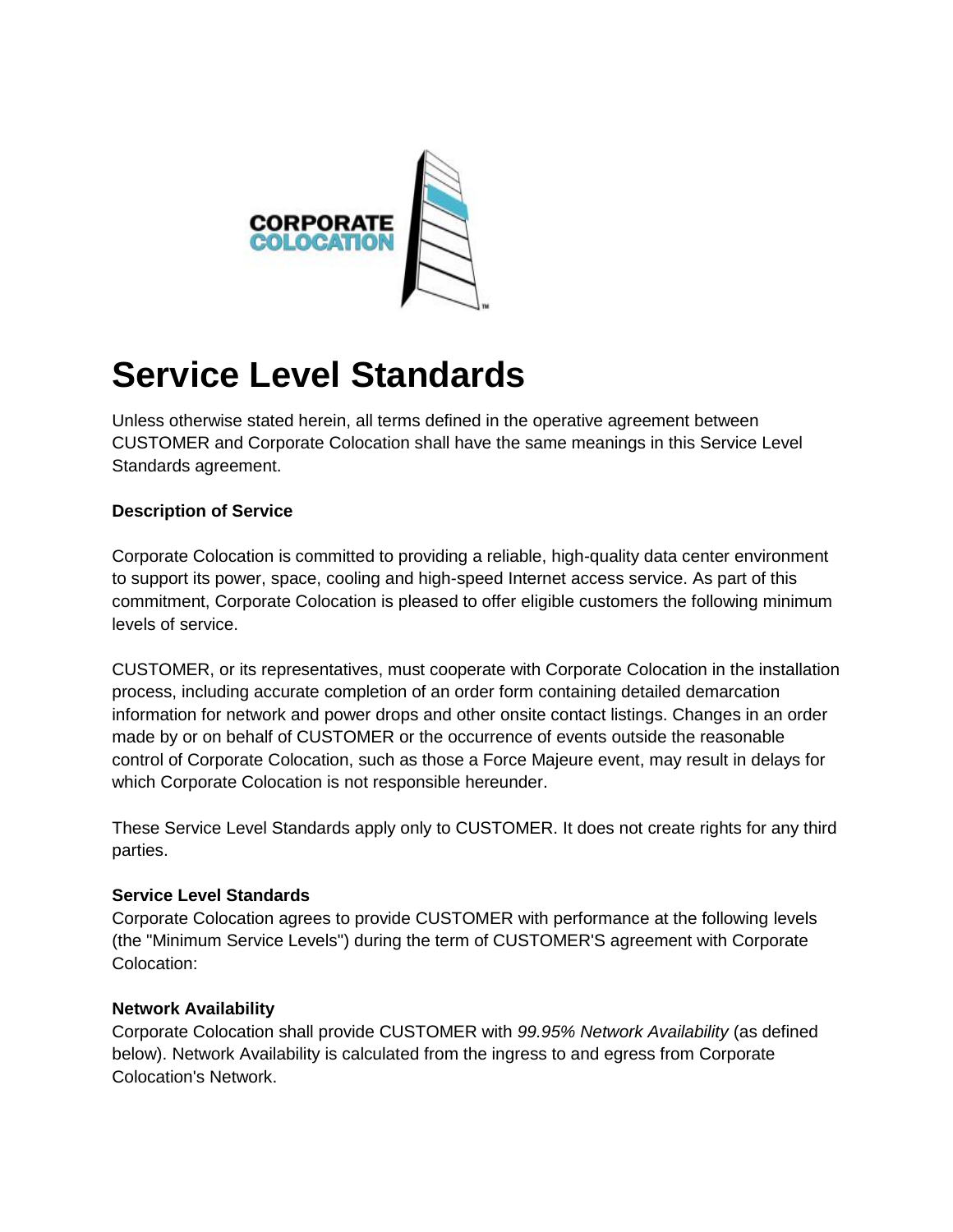#### **Metro Network Latency**

Corporate Colocation's Network carries packets with *an average Network Latency (as defined below) over a one-month period of less than 50 milliseconds* within any given metropolitan area. Corporate Colocation monitors aggregate latency within Corporate Colocation's Metropolitan Area Network by monitoring round-trip times between routers on Corporate Colocation's Network at regular (normally 5 minute) intervals.

## **Wide Area Network Latency**

Corporate Colocation's Network *carries packets with an average Network Latency over a onemonth period of less than 75 milliseconds* between cities/metropolitan areas. Corporate Colocation monitors aggregate latency within Corporate Colocation's. Wide Area Network by monitoring round-trip times between routers on Corporate Colocation's network at regular (normally 5 minute) intervals. **Packet Delivery**

Corporate Colocation's Network has an *average monthly Packet Loss no greater than 1% (or successful delivery of at least 99% of packets)*.Corporate Colocation monitors aggregate Packet Loss within Corporate Colocation's Network on an ongoing basis, and compiles the collected data into a monthly average Packet Loss measurement for Corporate Colocation's Network.

## **Upstream Connectivity**

Corporate Colocation's network is connected to multiple upstream providers. These connections have an *average monthly Packet Loss no greater than 1%, and average monthly latency no greater than 40 milliseconds*. Corporate Colocation monitors this Packet Loss and latency on an ongoing basis and compiles the collected data into a monthly average upstream performance for Corporate Colocation's upstream providers.

# **Power Availability**

Corporate Colocation Networks provides *100% uptime for redundant (A+B) power installations*.This provision does not apply to CUSTOMERS who choose only a single primary power installation. Redundant power will be delivered via diverse UPS pathways. The combined power draw on redundant circuits may not exceed 80% of the breaker rating to ensure successful failover in the case of a single circuit outage. Corporate Colocation is pleased that in over eight years of history, power uptime to Primary Only Customers has been in excess of 99.99% that said*no Service Credit shall be provided for power uptime issues if Primary Power only is elected*. Corporate Colocation recommends clients that require 100% power uptime to elect A and B Power.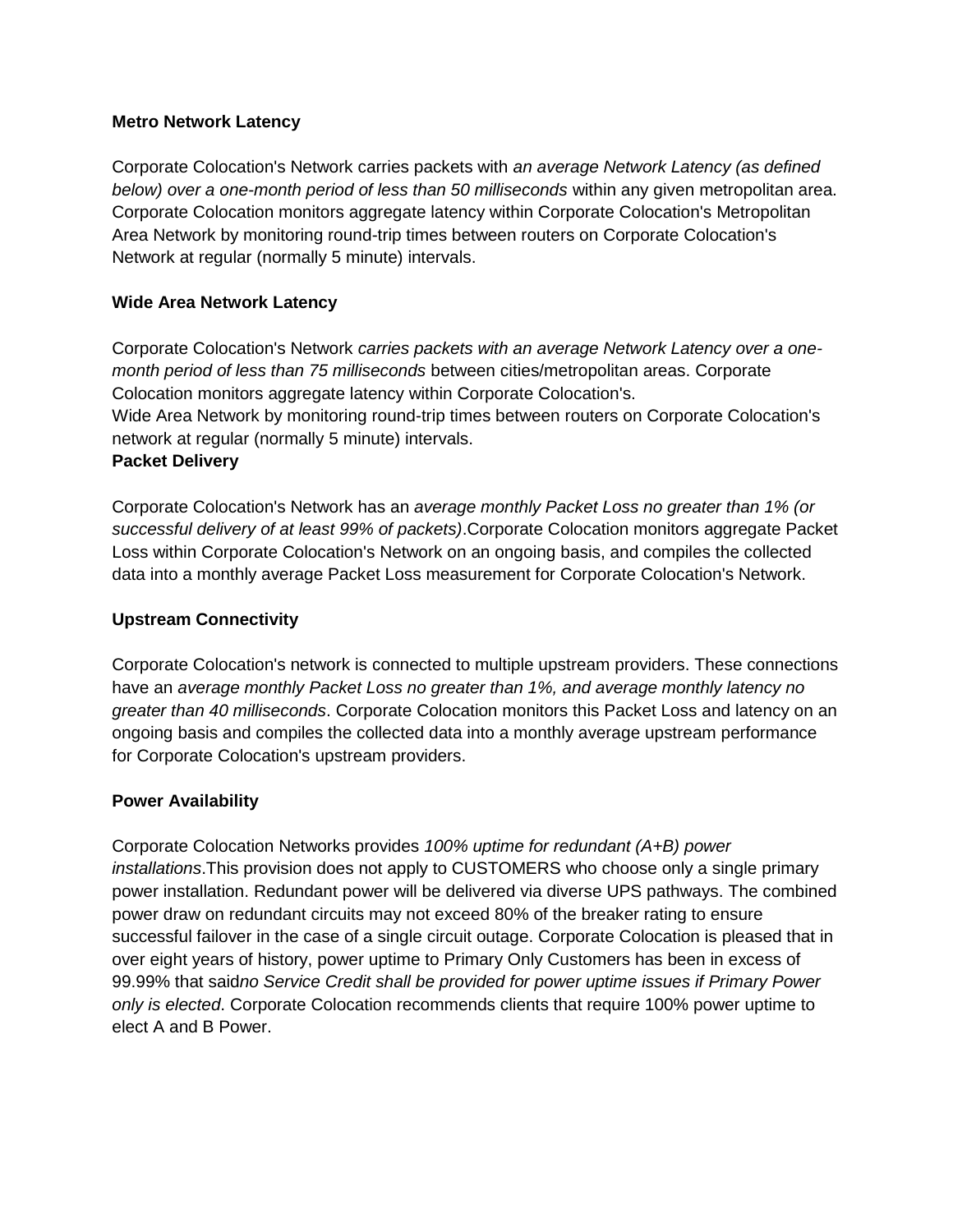# **C. Service Credit**

After being notified by CUSTOMER in accordance with the Service Claim Credit process described below of any of the following issues:

- Network Availability of less than 99.95%;
- Metro Area Network Latency in excess of 50 milliseconds;
- Wide Area Network Latency in excess of 75 milliseconds;
- Upstream connectivity Packet Loss in excess of 1%; or
- Upstream connectivity latency in excess of 40 milliseconds,
- Power Loss to Customers With A and B Power (Primary and Secondary Circuits)

Corporate Colocation shall use commercially reasonable efforts to determine the source of any such problem and to correct such problem to the extent that the source of the problem is on Corporate Colocation's Network. In the event that any such issues persist over a standard monthly billing period, CUSTOMER will be credited  $1/30<sup>th</sup>$  of the Monthly Charges for every 60 minutes of network unavailability or downtime with respect to the month in which such network unavailability or downtime occurred.

### **D. Service Credit Claim Process**

CUSTOMER is required to notify support@corporatecolo.com of any claim for Service Credit within 30 days of the incident. In the event the CUSTOMER fails to notify Corporate Colocation in a timely manner, the claim on the part of the CUSTOMER is waived.

CUSTOMER will be notified via email upon resolution of the request. If rejected, the notification will specify the basis for rejection. If approved, Corporate Colocation will issue Service Credit to CUSTOMER's account, appearing on the next invoice issued. Multiple Service Credits will not be given for the same period of time, i.e.; failure to meet multiple criteria during a period of time generates only a single Service Credit. The total number of Service Credits for problems occurring in a month may not exceed the Monthly Recurring charge actually paid by CUSTOMER for service during that month. Service Credits will be credited against a CUSTOMER's monthly payment for Monthly Recurring Charges and may not be received in the form of a refund. The Service Credits provided for in this Service Level Agreement assume compliance by CUSTOMER with the terms and conditions of its agreement with Corporate Colocation, and failure of CUSTOMER to comply with those terms and conditions may invalidate Corporate Colocation's obligations provided herein. No credit is available for a CUSTOMER (a) that does not provide the necessary access to personnel and facilities at the premises to enable Corporate Colocation to perform comprehensive troubleshooting; or (b) whose account is not in good financial standing with Corporate Colocation. Corporate Colocation is not liable for failure to fulfill its obligations hereunder if such failure is due to CUSTOMER's tampering with any equipment, or acts beyond Corporate Colocation's reasonable control.

# **E. Definitions**

"Corporate Colocation's Network" means the telecommunications/data communications network and network component owned, operated or controlled by Corporate Colocation, its intra